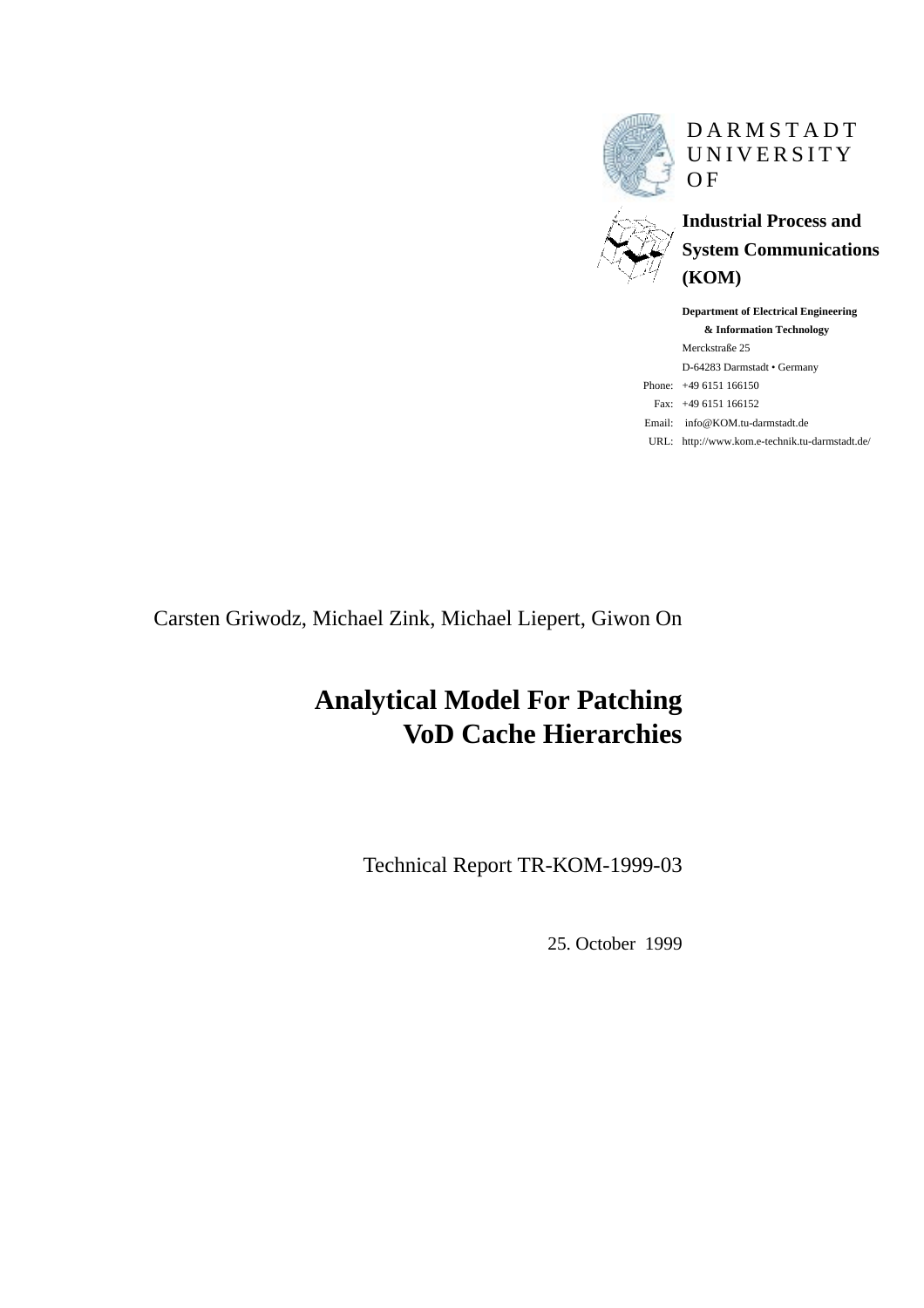# **Analytical Model For Patching VoD Cache Hierarchies**

<span id="page-1-0"></span>Carsten Griwodz<sup>1</sup>, Michael Zink<sup>1</sup>, Michael Liepert<sup>1</sup>, Giwon On<sup>1</sup>, Ralf Steinmetz<sup>1,2</sup>

<sup>1</sup> KOM, Darmstadt University of Technology, Merckstrasse 25, 64283 Darmstadt, Germany

<sup>2</sup>GMD IPSI, Dolivostr. 15, 64293 Darmstadt, Germany

medianode@kom.tu-darmstadt.de

# **1 MODEL OVERVIEW**

We calculate cost functions for various approaches of serving movies to users in hierarchical distribution systems with the topology of binary trees. Figure 1 is a sketch of the base model topology



*Figure 1:* binary tree of analytical distribution system model

central server CS, optional cache servers  $N_i^t$  with an index *i* at depth *t* in the binary tree, and network

links  $E_i^t$ . [Table 1](#page-2-0) lists the symbols that are used in the formulas, and [Table 2](#page-3-0) presents the formulas for calculating the cost of the distribution systems.In Appendix B we provide the details on terms, assumptions and calculations that are presented in this section. The most important limitations of the model are summarized below, but still, this analysis motivates us to realize caching with *patching*. We get a strong hint to combine caching with *patching* in the example below, for a VoD system with rather realistic characteristics, following the assumptions of the analysis.

The effort to set up the system is modeled as an abstract "cost" for basic server installations (including central server and cache servers), cost of server support for concurrent stream deliveries, the cost of concurrent streams support by each network link, and cost for the storage of movies in cache servers. As we assume all movie files to be optimally located in the caching hierarchy, there is no cost for transporting the movies to store and cache and for unnecessary copies. There are several noteworthy aspects to this assumption:

• assuming a perfect distribution of movies to cache servers according to their long-term relevance would also render movements due to relocation minimal

This work is supported in part by a grant of: Volkswagen-Stiftung, D-30519 Hannover, Germany.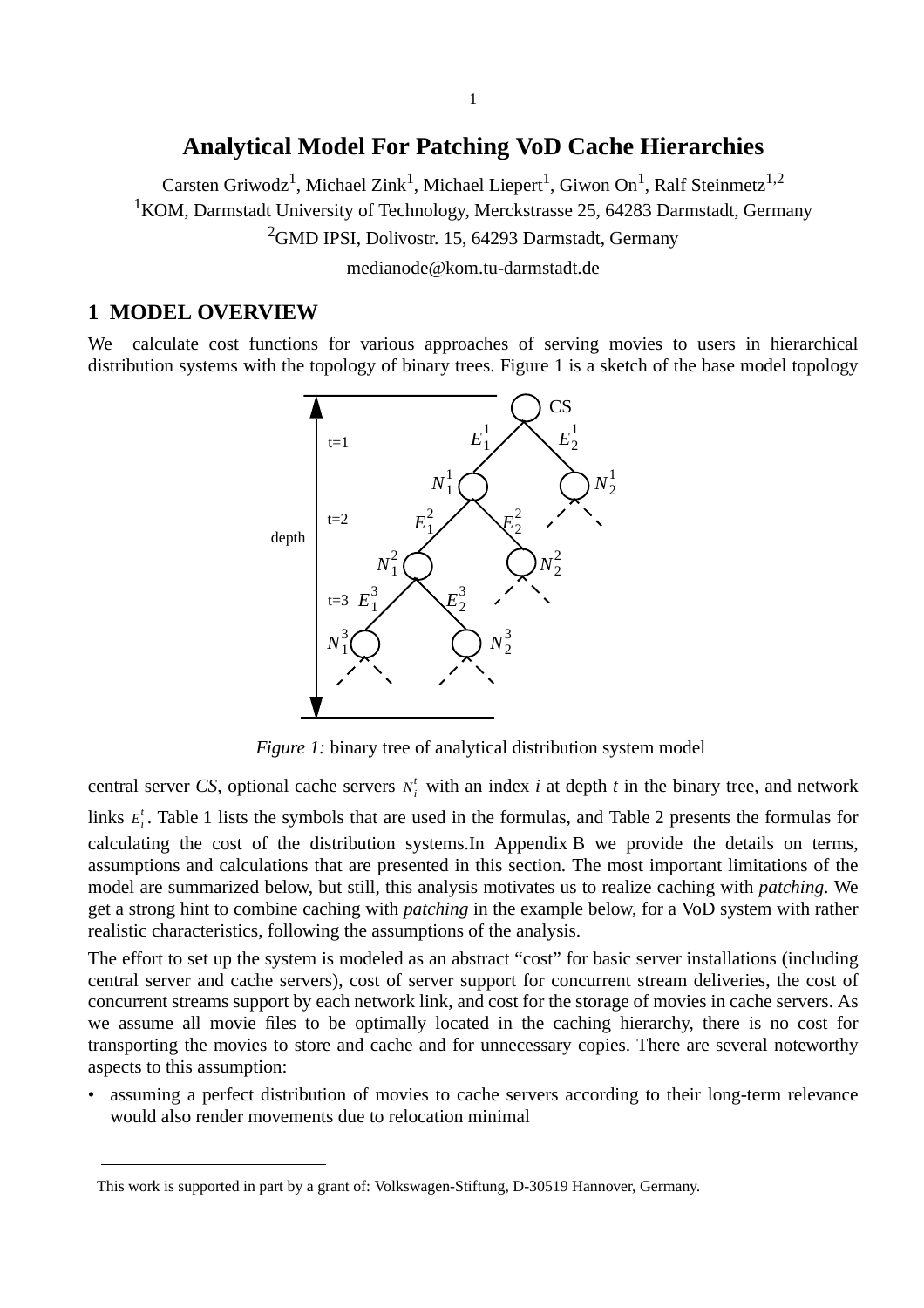- <span id="page-2-0"></span>• for a downstream movement, caches that work according to our approach do not generate additional network load because they work in write-through mode - upstream movement is certainly missing
- if caching strategies are not sufficiently elaborate (or centrally controlled), they will react to shortterm or at least to day-time variations in the request patterns, these calculations will be extremely optimistic

The numerical optimization assumes a distribution of movie hit probabilities according to the Zipf distribution. Although various papers state that the Zipf distribution describes the distribution of hit probabilities at any given time very well, a caching architecture is unable to achieve a distribution according to Zipf.

- The relevance of movies is changing with respect to other movies, which implies that their index value in the Zipf distribution is changing,
- Hit rates do not typically conform perfectly to the Zipf distribution because of user behavior. The divergence is greater for small user populations, which means that distribution systems without an exchange of hit rate information will estimate a movies popularity less exact than a centrally coordinated system.
- Movies must be relocated between cache servers according to their estimated relevance. This may be done predictively (which reduced accurateness of the estimation), so the optimal location for each movie is achieved timely, but such relocations do still incur additional network and server load.
- Homogenous distribution systems are unrealistic.
- Not all movies have equal length and data rate.

Note, that a non-hierarchical approach will probably result in additional savings but for hierarchies, any algorithm should be unable to reach the optimum that can be computed numerically from the formulas in [Table 2.](#page-3-0)

To verify the effects of these computations, we present an example that demonstrates the vast options for savings. This example is simplified from the reality that we envision with the combination of *patching* and caching. For example, we assume that *patching* is implemented in the clients, which is not realistic in a widely distributed network of heterogeneous clients.

| Sym-<br>bol    | <b>Meaning</b>                                                           | Sym-<br>bol   | <b>Meaning</b>                                                       |  |
|----------------|--------------------------------------------------------------------------|---------------|----------------------------------------------------------------------|--|
| $S_0$          | Basic cost of a server/cache server<br>installation.                     | S             | Cost for one supported stream of a<br>server.                        |  |
| $C_t^E$        | Cost for one supported stream on $a \mid$<br>network link at level $t$ . | $C_{\star}^N$ | Cost for the storage needed to store one<br>movie in a cache server. |  |
| $\overline{M}$ | Number of available movies.                                              | P(m)          | Hit probability of movie $m$ .                                       |  |
| t(m)           | Optimal tree level for caching movie $\  r(m)$<br>$m$ .                  |               | Optimal patching window for movie $m$ .                              |  |

Table 1: Elements used in folrmulas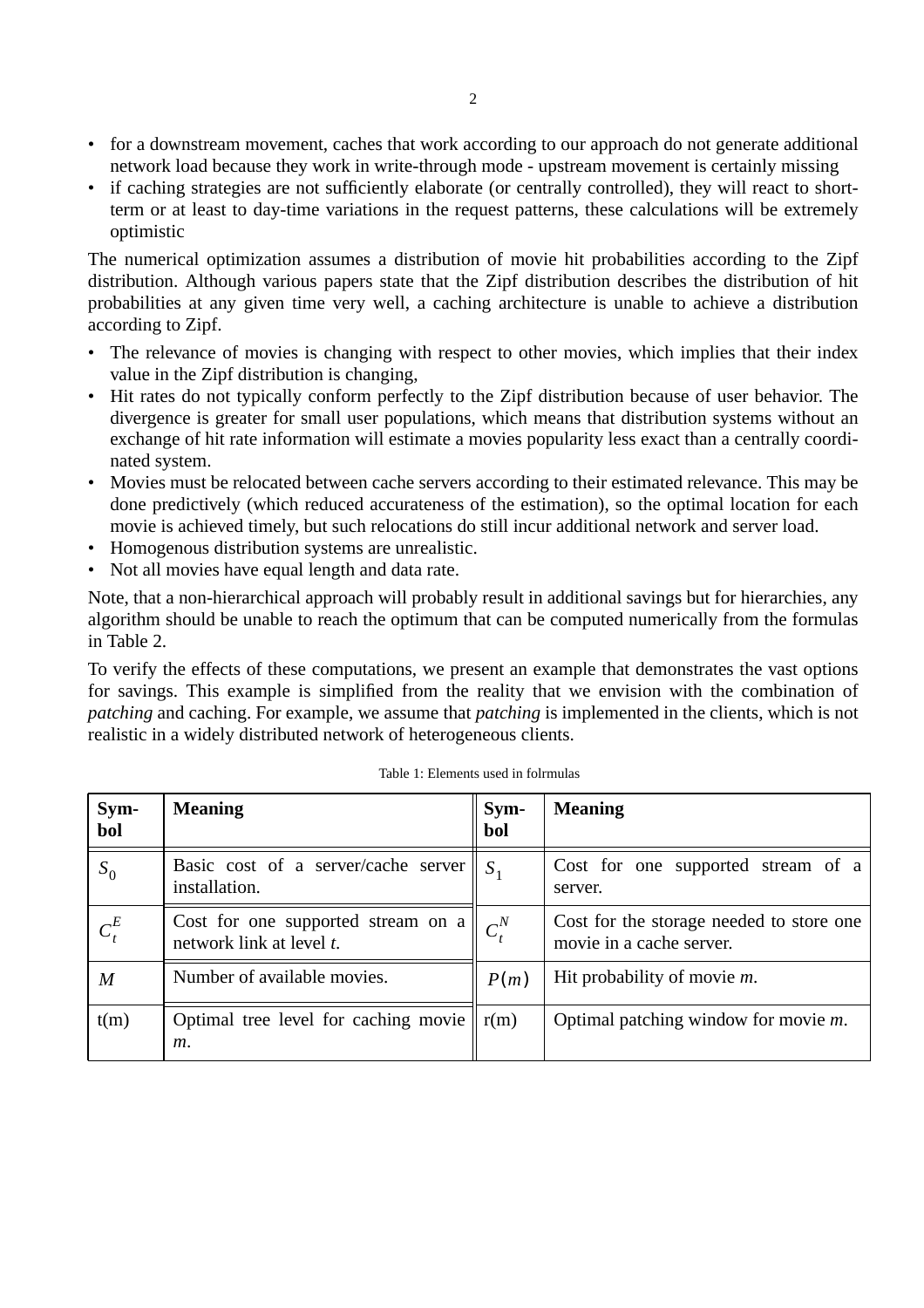<span id="page-3-0"></span>

| Distribu-<br>tion<br><b>Method</b>                           | <b>Calculated Cost Formula</b>                                                                                                                                                                                                                                                                                                                                                                                                                                               |
|--------------------------------------------------------------|------------------------------------------------------------------------------------------------------------------------------------------------------------------------------------------------------------------------------------------------------------------------------------------------------------------------------------------------------------------------------------------------------------------------------------------------------------------------------|
| unicast<br>directly<br>from central<br>server                | $S_0 + 2^d \cdot S_1 + 2^d \sum_{t=0}^{a} C_t^E$                                                                                                                                                                                                                                                                                                                                                                                                                             |
| unicast with<br>caches                                       | $\left[ \sum_{t=1}^{d-1} \left( 2^t \cdot \bigcup_{m \in M} \delta_{t(m)}(t) \right) \right] \cdot S_0 + 2^d \cdot S_1 + \sum_{m \in M} \left[ P(m) 2^d \sum_{t=t(m)+1}^{\infty} C_t^E + 2^{t(m)} C_{t(m)}^N \right]$                                                                                                                                                                                                                                                        |
| greedy<br>patching<br>from central<br>server                 | $S_0 + \left[2^{d-1} + \sum_{m \in M} (1 - (1 - \eta_m)^{2^d})\right] \cdot S_1 + \sum_{m \in M} \sum_{m=1}^{\infty} \left[ \left(2^t - 2^t \cdot (1 - \eta_m)^{2^{d-t}} + 2^{d-1} \cdot \eta_m\right) \cdot C_t^E\right]$<br>,where $\eta_m = P(m)$                                                                                                                                                                                                                         |
| patching<br>with limited<br>buffer from<br>central<br>server | $S_0 + \left[ \sum_{m \in M} (2^{d-1} \cdot \eta_m + r(m)(1 - (1 - \eta_m)^{2^a})) \right] \cdot S_1$<br>$+\sum_{i=1}^{n} [\eta_m \cdot 2^{d-1} + (2^t \cdot r(m) \cdot (1 - (1 - \eta_m))^{2^{d-1}}) \cdot C_t^E]$ where $\eta_m = \frac{1}{r(m)} \cdot P(m)$                                                                                                                                                                                                               |
| patching<br>with caches                                      | $\left[ \sum_{t=0}^{n-1} \left( 2^t \cdot \delta(\bigcup_{m \in M} (t = t(m))) \right) \right] \cdot S_0 + \sum_{m \in M} \left( 2^{t(m)} C_{t(m)}^N \right)$<br>$+\left[\sum_{m\in M}(2^{d-1}\cdot \eta_m+2^{t(m)}\cdot r(m)(1-(1-\eta_m)^{2^{d-t(m)}}))\right]\cdot S_1$<br>$+\sum_{i=1}^{\infty} \sum_{m=1}^{\infty} [(\eta_m \cdot 2^{d-1} + 2^{t(m)} \cdot 2^k \cdot r(m) \cdot (1 - (1 - \eta_m))^{2^{d-t(m)-k}}) \cdot C_k^E]$ where $\eta_m = \frac{1}{r(m)} P(m_m)$ |

Table 2: Analysis of cost effects of patching on caching hierarchies, cf. [Section 2](#page-4-0)

In our example, the movie probabilities are distributed according to the Zipf distribution:

$$
P(drawm_m) = z(m) = \frac{C}{m}, C = \sum_{m \in M} \frac{1}{index(m)}
$$

Besides the predefinitions from the analytical model, we define

- 500 different movies
- $2^{20}$  active users (i.e. a binary distribution depth of 10, where most nodes do not contain a server)
- a cost of 25000 \$ for a basic server installation
- a cost of 100 \$ for each concurrent high quality movie stream supported by a server
- a cost of 350 \$ for each concurrent high quality movie stream supported on a network link
- a cost of 1000 \$ for storage to hold one high quality movie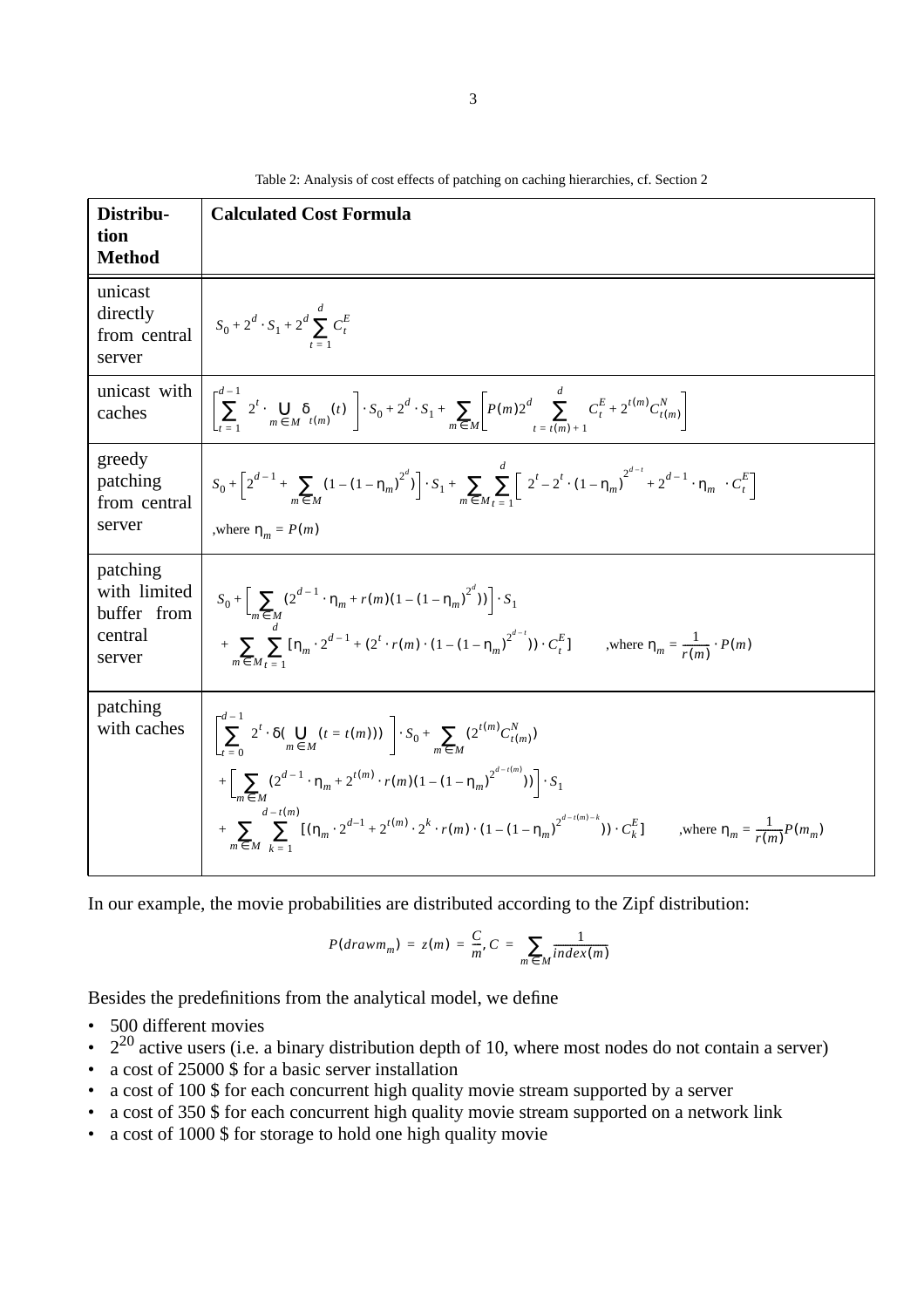<span id="page-4-0"></span>The location of the caches in the distribution hierarchy for examples 2 and 5 was not optimized. Rather, the caches were moved heuristically upstream until no immediate gain was perceived any more. For the example 2, "unicast with caches", the approach "installed" caches at levels *t*=12, 10, 8, 6 and 4 in the order to decreasing movie popularity. For the example 5, "patching with caching", the approach "installed" caches at levels  $t=9, 7, 3, 5$  and 1. The heuristic prohibited to choose the level 0 for the least popular movies which would have been roughly three quarters of all movies

| <b>Modeled Distribution Method</b>                  | <b>Calculated</b><br><b>System Cost</b> |
|-----------------------------------------------------|-----------------------------------------|
| 1. unicast from central server                      | 7,445 Mio \$                            |
| 2. unicast with caches                              | 4,664 Mio \$                            |
| 3. greedy patching from central server              | 3,722 Mio \$                            |
| 4. patching with limited buffer from central server | 375 Mio \$                              |
| 5. patching with caching                            | 276 Mio \$                              |

These numbers indicate, that there are scenarios with a large potential for savings in the joint use of the *patching* and caching techniques. When (costly) caches are introduced in a *patching* distribution system, savings are made with much less expensive necessary system links and storage space (cf. the last two rows in Table 3).

Although this model and these numbers are quite illusionary, and we can not expect clients that to implement *patching* buffers and *patching*-capable protocols, this potential for savings demonstrates that:

- the use of cache servers generates savings that make up for their installation cost
- *patching* with optimized window sizes is the major advancement in savings
- The most important issue for our architecture is:

The installation of caches in conjunction with *patching* does not eliminate the effect of *patching*. With an appropriately dimensioned cache server, it will even increase the savings by keeping the most popular titles in the cache. Thus, we can proceed to build a wide-area caching architecture that relies on *patching* for wide-area distribution of the videos to cache servers that act of proxies for clients without these specific features.

# **2 MODEL CALCULATIONS**

For simplification, our example calculations assume binary distribution trees as shown in [Figure 1](#page-1-0). With appropriate weight and cost settings we can model a limited class of balanced, hierarchical distribution topologies compliant with these assumptions. We are currently working on a more complex and realistic simulation for video caching integrating these techniques in order to receive more detailed results.

We think of a binary tree distribution architecture of depth *d*. We denote a link in the tree by its level *t* and its index *n* at this level:  $E_n^t$ . If we select an arbitrary link, it is called  $E^t$ . Similarly, cache servers are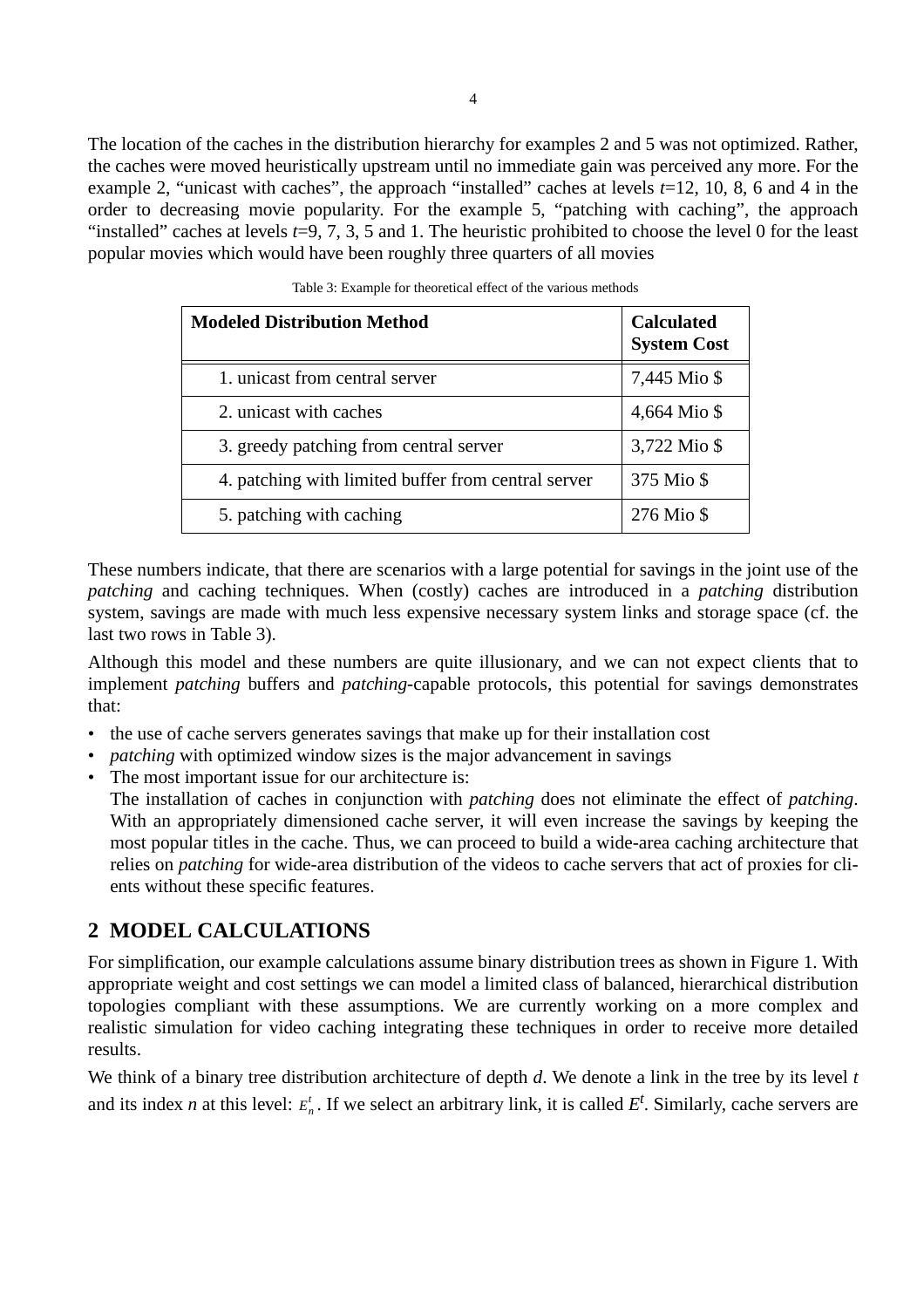<span id="page-5-0"></span>labeled  $N_n^t$  and  $N_t^t$ , respectively. For convenience, we consider  $N^d$  a client rather than a cache server. We assume the cost per concurrent video stream to be the same  $C_t^E$  for each link  $E_n^t$  on one level *t*. Also, we assume the hard disk cost for one video to be  $C_t^N$  at each cache server  $N_n^t$  on one level *t*. The numbers of links and caches at one level *t*are *2<sup>t</sup>* .

We assume a set of movies *M*. All of these movies  $m \in M$  have the same length, measured in time,  $L_1$ and the same data rate, but possibly different draw probabilities  $P(m)$ . In caching scenarios, we assume that each cached movie  $m_i$  is stored in all caches of one optimally chosen level  $t(m)$ .

The necessity to have sufficiently large central servers that are able to handle the number of streams that are concurrently requested imposes a cost  $S_0$  for the basic installation of each server, and a cost  $S_1$  for each concurrent stream that is supported by a server. Each end-user in the system is watching exactly one video at any time, ie.  $\sum P(m) = 1$ . The number of clients is very big compared to the number of different movies and active (cache) servers, the popularity of movies is constant for all clients. This gives us draw probablities being independent of time and hierarchy location, but also gives the problematic postulation of a majority of inactive, thus zeroed cache servers. We enforce this by defining the base server setup cost  $S_0$  sufficiently high.  $\sum_{m \in M} P(m) = 1$ 

# **2.1 Unicast: No Patching, No Caching**

The simplest approach to deliver video is the distribution from a central server via unicast. This allows all kinds of video-on-demand features, but is intense in terms of network as well as server load. We calculate costs for such an approach first.

Since there are no movies stored in the caches there will be no storage costs:  $C_t^N = 0$ ,  $\forall t$ 

Network costs for each currently running movie:  $\sum_{i} C_i^E$ , which are the cost of a complete link from the central server to the end-user. As every client is watching exactly one movie at any point of time, the overall network cost for streaming is  $\sum_{i=1}^{\infty} \left[ P(m) 2^d \sum_{i=1}^d C_i^E \right] = 2^d \sum_{i=1}^d C_i^E$  The interarrival time is irrelevant in *t* = 1 *d* ∑ *t* = 1  $\sum_{m \in M} \left( P(m) 2^d \sum_{t=1}^d C_t^E \right) = 2^d \sum_{t=1}^d C_t^E$ *t* = 1 *d*  $= 2^d \sum$ 

this case, because no streams are shared. With this and a number of clients of  $2^d$ , the central server approach has an overall cost of  $s_0 + 2^d \cdot s_1 + 2^d \sum_i C_i^E$ *t* = 1 *d*  $+ 2^d \sum$ 

#### **2.2 Unicast: No Patching, Caching**

#### **2.2.1 Network Cost**

This implies that networking costs are generated only for the delivery of the movie from the cache server to the clients that are located downstream from this cache server or, in terms of the binary tree, in each subtree with a root node at level *t(i)*. The networking costs for this movie and for this subtree of depth *d-t(m)* can be calculated as in section 2.1: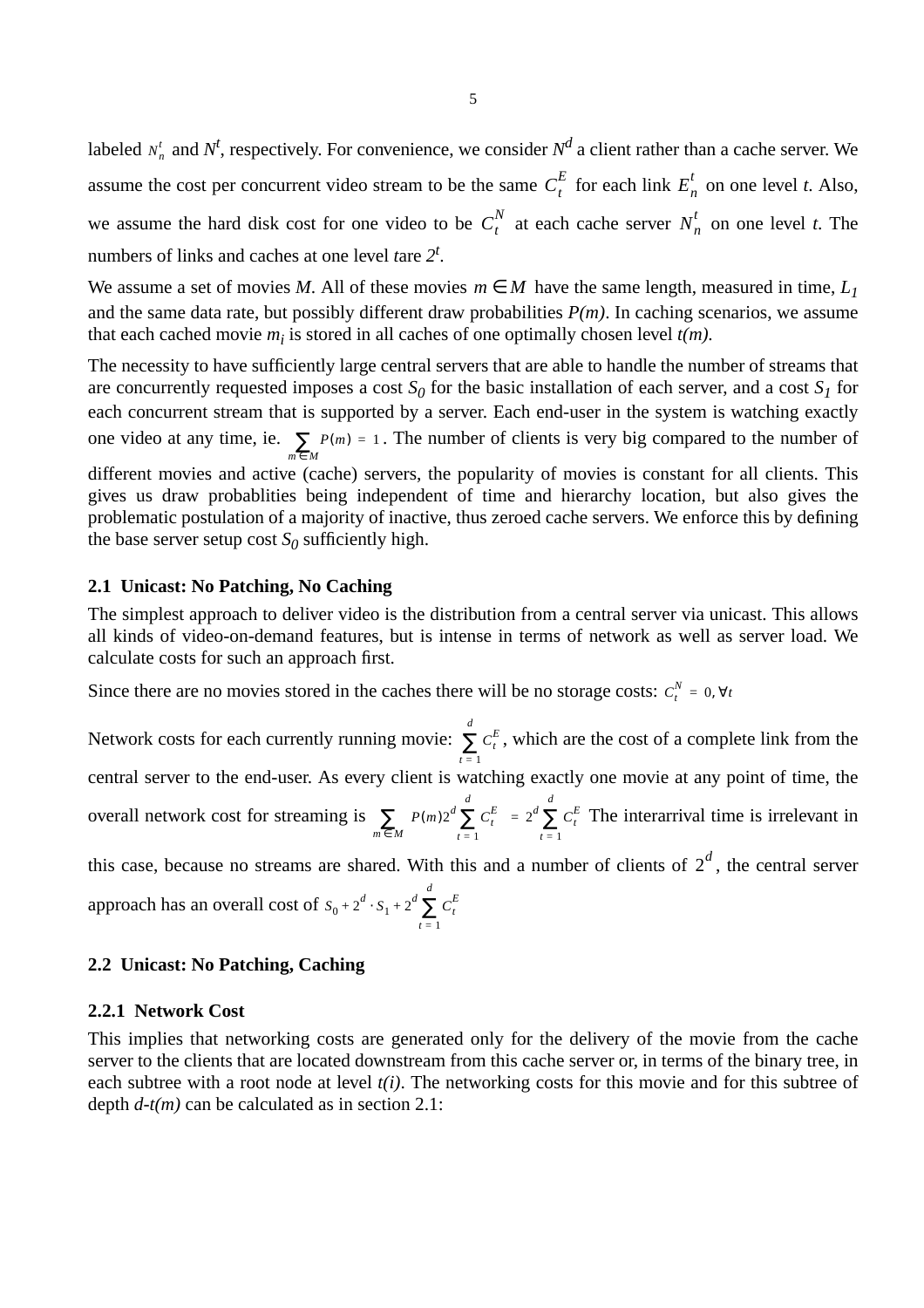$$
P(m) \cdot 2^{d-t(m)} \sum_{t = t(m)+1}^{d} C_t^E
$$

<span id="page-6-0"></span>Although the formula concerning the distribution probability of the movies does still apply in this case (the sum of probabilities equals 1), this should not be integrated into this formula, because the optimal level *t(m)* is different for each movie, depending on its probability.

## **2.2.2 Server Cost**

Since there are  $2^{t(m)}$  cache servers at level  $t(m)$ , the above networking cost occurs  $2^{t(m)}$  times. The cost generated by the movie *m* that is stored at level *t(m)* is  ${\rm then } 2^{t(m)} \cdot P(m) \cdot 2^{d-t(m)}$   $\sum C_t^E$  $t = t(m) + 1$ *d*  $\cdot P(m) \cdot 2^{d-t(m)}$   $\sum C_t^E = P(m) \cdot 2^d$   $\sum C_t^E$  $t = t(m) + 1$ *d*  $= P(m) \cdot 2^d$   $\sum$ 

The resulting storage cost for a movie *m* on all cache servers at level  $t(m)$  is  $2^{t(m)}C_{t(m)}^N$ 

The cost of the capacity needed by this cache server depends on the average number of concurrent streams it has to serve for each movie *m*. This is calculated from the hit probability of the movie and the number of clients that the cache server serves. The setup cost for a needed cache server on level *t* is

$$
S_0 + S_1 \cdot 2^{d-t} \cdot \sum_{m \in M} P(m) \cdot \delta(t(m) = t) \qquad \text{where } \delta(p) = \begin{cases} 1, p \text{ is true} \\ 0, p \text{ is false} \end{cases}
$$

A cache server has to be set up if its level is the optimal cache level for any movie, thus installation cost

for serving clients is as 
$$
\sum_{t=0}^{d-1} \left[ 2^t \delta(\bigcup_{m \in M} (t(m) = t)) \cdot \left( S_0 + S_1 2^{d-t} \sum_{m \in M} P(m) \cdot \delta(t(m) = t) \right) \right]
$$

As we assume a constant system state, there are no cost to store or stream movies on the root server cached elsewhere.

Simplified and increased by the network cost, this gives the following formula for the overall cost for

our model with caching: 
$$
\left[\sum_{t=0}^{d-1} \left(2^t \cdot \bigcup_{m \in M} \delta_{t(m)}(t)\right)\right] \cdot S_0 + 2^d \cdot S_1 + \sum_{m \in M} \left[P(m)2^d \sum_{t=t(m)+1}^d C_t^E + 2^{t(m)} C_{t(m)}^N\right]
$$

#### **2.3 Greedy Patching with central server**

The simplest form of Patching is Greedy Patching without buffering limits at the clients. Besides the fact that clients will be overly expensive when they are built to buffer complete movies, we have shown in [\[1\]](#page-9-0) that the optimal restart time in terms of server load depends on  $P(m)$  and thus, the largest required buffer does not need to hold a complete movie.

However, we assume this kind of Patching to find an approximation for the cost of a distribution system. Assume a binary distribution tree of depth *d*, caching is not applied in this tree.

For each movie *m*, we define  $\eta_m = P(m)$  for ease of reuse of the formulas.

# **2.3.1 Server effort**

Since this approach is using a central server,  $S_0$  is needed only once. The number of streams that need to be served concurrently is also reduced in comparison to the unicast case with a central server. The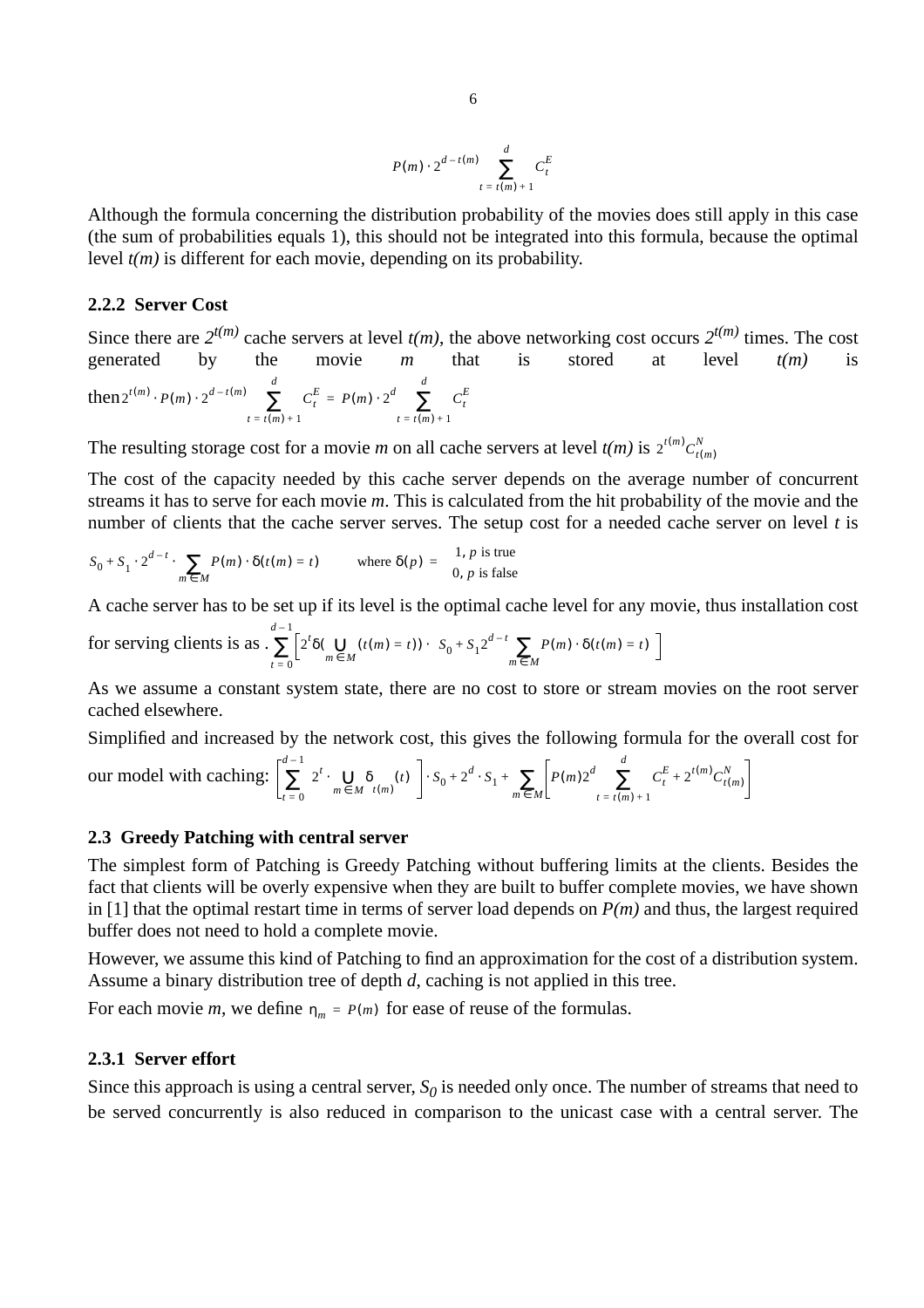<span id="page-7-0"></span>formula is derived as in section 2.3.2, and yields the setup cost, the basic server cost for multicast streams of *m* and the total cost of unicast patch streams:  $S_0 + (1 - (1 - \eta_m)^{2^d}) \cdot S_1 + 2^{d-1} S_1$ 

## **2.3.2 Multicast portion**

First, we try to calculate the network load that is generated at each level of the binary tree due to the probability of a joint stream for multiple clients; ie. we want to find a formula for savings of network bandwidth in the upper levels of the binary tree. We assume a random distribution of the clients that share a stream of movie *m* in the overall set of clients. The probability of a network link to be involved in a multicast playout of a specific movie is the probability, that any client below demands that specific movie. This probability is

 $2^{d - t}$ 

which means that at each level *t*, an average of  $(1 - (1 - \eta_m)^{2^{d-1}}) \cdot 2^t$  links are involved in the same multicast of movie *m*, and a cost that is generated at level t by the multicast streams is  $(1 - (1 - \eta_m)^{2^{d-t}}) \cdot 2^t \cdot C_t^E$ 

*d*

# **2.3.3 Unicast portion**

At the same time, the unicast patches need to be distributed to the clients. These unicast patches require a direct transmission from the central server to the end-user, and this unicast transmission behaves mainly like a regular video transmission according to [section 2.1.](#page-5-0) The major difference is that the length of a unicast patch is less than a full length video transmission rather the length of the unicast patch is on average 1/2 of the patching window, which is in this case the full movie length [\[1\].](#page-9-0) Thus, the load of unicast streams at level *t* is in this case:  $\frac{1}{2}$  $\frac{1}{2}(\eta_m 2^d C_t^E) = \eta_m \cdot 2^{d-1} \cdot C_t^E$ 

# **2.3.4 Overall cost**

When the unicast and multicast formulas are combined, the overall cost at level *t*  $\int \int_0^t \left( 1 - (1 - \eta_m) \right)^{2^{d-t}} + 2^{d-1} \cdot \eta_m \right] \cdot C_t^E$ 

and the overall cost of distribution of all movies, through the whole tree is the summation

$$
S_0 + \left[2^{d-1} + \sum_{m \in M} (1 - (1 - \eta_m)^{2^d})\right] \cdot S_1 + \sum_{m \in M} \sum_{t=1}^d \left(2^t - 2^t \cdot (1 - \eta_m)^{2^{d-t}} + 2^{d-1} \cdot \eta_m\right) \cdot C_t^E
$$

# **2.3.5 Savings Compared To Unicast With Central Server**

The average Greedy Patching case is not costlier than the unicast with central server. With the inequality

$$
\forall t \le d, \forall m \in M \text{ with } P(m) < 1:
$$
\n
$$
1 - (1 - P(m))^{2^{d-1}} \le 1 - (1 - P(m)) = P(m) \le P(m) 2^{d - t - 1}
$$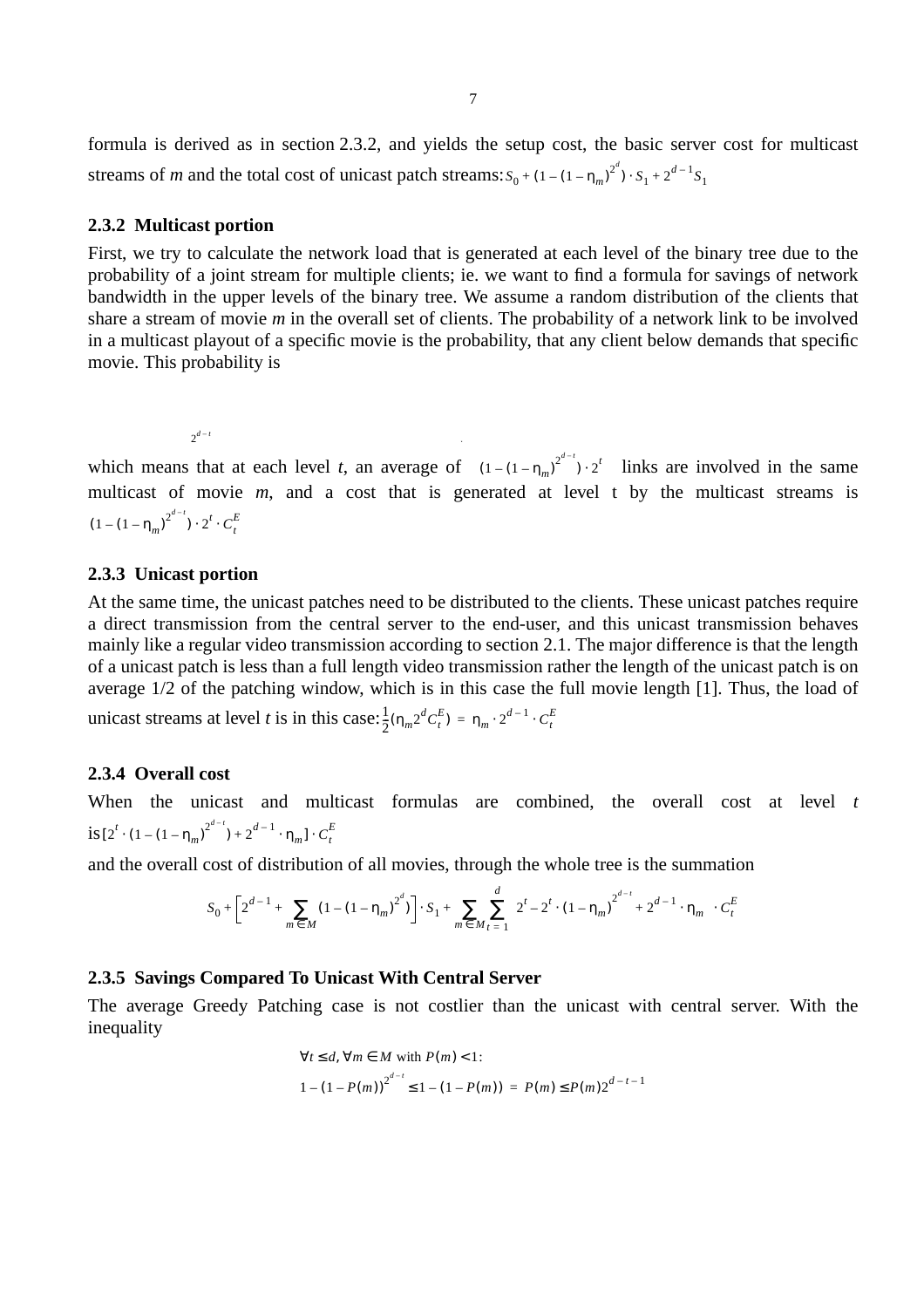<span id="page-8-0"></span>the comparison of the server efforts to [section 2.1](#page-5-0) gives a possible saving:  $\left[2^{d-1} + \sum (1 - (1 - \eta_m)^{2^d})\right]$  $+\sum_{m \in M} (1 - (1 - \eta_m)^{2^{a}}) \cdot S_0 \leq 2^{d} \cdot S_1$ 

Together with the comparison of network load below this is a first hint to integrate Patching in the delivery system.

$$
\sum_{m \in M} \sum_{t=1}^{d} \left[ 2^{t} - 2^{t} \cdot (1 - P(m)) \right]^{2^{d-t}} + 2^{d-1} \cdot P(m) \cdot C_{t}^{E} \le \sum_{m \in M} \sum_{t=1}^{d} C_{t}^{E} P(m) 2^{d} = 2^{d} \sum_{t=1}^{d} C_{t}^{E}
$$

#### **2.4 Patching with limited buffer and central server**

When the restart rate  $r(m)$  for the multicast stream of a specific movie *m* is increased, i.e., the window size to covered by patch streams is reduced, then the probability that clients receive the same multicast is reduced, but the use of a limited patching window size realistically limits the needed buffer size at the client. As in [\[1\]](#page-9-0), we assume for simplicity that the multicast transmissions are repeated regularly, and that the length of such a cycle is called the restart time. The restart time here is expressed as a portion of the movie length:  $\frac{1}{r(m)}L_1$  The probability for a client to join a specific multicast playout of a specific movie *m* follows as  $n_m = \frac{1}{r(m)} \cdot P(m)$ 

#### **2.4.1 Server effort**

With a patching window of  $\frac{1}{r(m)}L_1$ , we calculate the average number of concurrent unicast patches to be served according [section 2.3.1.](#page-6-0) Ie. that the number of concurrent unicast streams for *m*  $is^1_{\overline{2}}$  $\frac{1}{2} \cdot 2^d \cdot \frac{P(m)}{r(m)} = 2^{d-1} \eta_m$ 

This yields the number of concurrent unicast streams that need to be supported by the central server at each time. Unlike for Greedy Patching, *r(m)* is assumed to be optimal but different for different *m*. The server cost for unicast streams is  $2^{d-1}S_1 \sum_{m \in M} \eta_m$  which is inverse proportional to the restart rate! The

server cost per movie *m* for multicast streams is increasing with the restart rate:  $r(m)(1-(1-\eta_m)^{2^d}) \cdot S_1$ 

### **2.4.2 Multicast portion**

The multicast cost of the distribution system is calculated as in the [section 2.3.2,](#page-7-0) with the redefined  $n_m$ . As  $r(m)$  copies of the stream can be active at any time, the average load at level  $t$  is  $r(m) \cdot (1 - (1 - \eta_m)^{2^{d-t}}) \cdot 2^t \cdot C_t^E$ 

#### **2.4.3 Unicast portion**

The computation of the unicast load of the distribution system is the same as in the last section, but with the reduced average length of the unicast patch streams, the values differ. With the redefined value  $n_m$ , however, the formula remains the same as in the previous section, the cost a level *t* is  $\eta_m \cdot 2^{d-1} \cdot C_t^E$